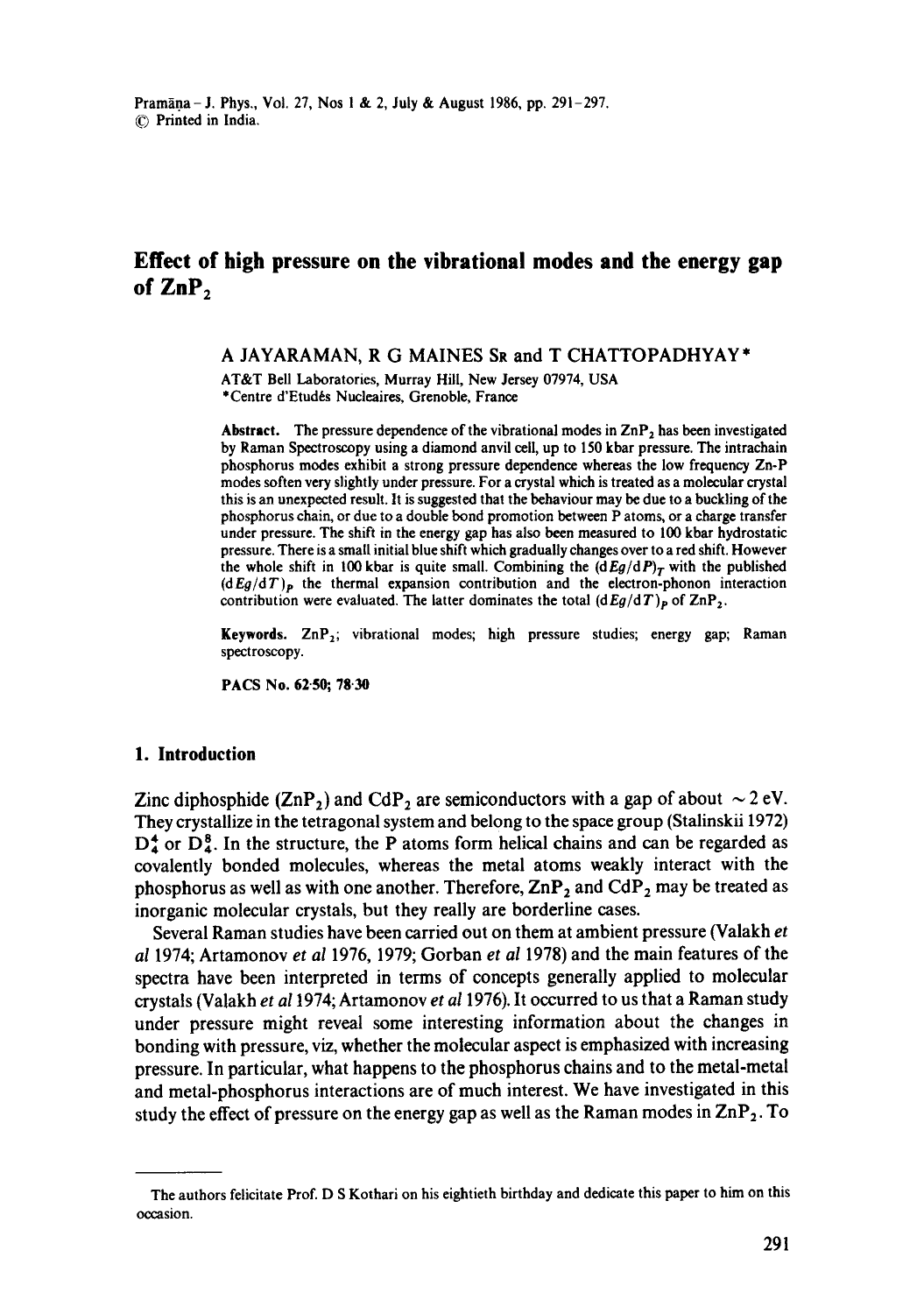our knowledge, the present investigation represents the first high pressure Raman and optical absorption study on  $\text{ZnP}_2$ . The results will be presented and discussed.

### **2. Experiments and results**

High pressure was generated using a gasketed diamond anvil cell (Piermarini and Block 1975) with the standard 4:1 methanol-ethanol mixture as the pressure medium. Pressure was calibrated by the well-known ruby fluorescence technique (Barnett *et al*  1973). For exciting the Raman modes, the 647.1 nm line of the krypton laser was employed at a power level of  $30-40$  mW. The original  $\text{ZnP}_2$  crystals were a millimeter or two in linear dimensions and a millimeter in thickness. Small fragments from these crystals were sliced for mounting in the gasket hole. The crystals were red in colour and were clear and transparent to the 647.1 nm radiation. The Raman measurements were carried out at room temperature using a Spex double monochromator equipped with a conventional photon counting system.

The absorption spectra were taken using a micro-optic set-up similar to the one used in our study of lead tungstates (Jayaraman *et al* 1985). For this, very thin plates were obtained by cleaving with a blade, and the orientation of the plate is believed to be perpendicular to the c-axis of the crystal, namely (001). A xenon lamp was used as the continuous light source and a Jarrel Ash half-meter spectrometer recorded the absorption spectrum.

The Raman spectrum of  $\text{ZnP}_2$  obtained at very low pressure in the diamond cell is shown in figure 1, along with the spectrum obtained near 100 kbar. In all, 15 Raman peaks were observed at ambient pressure and most of these were pursued as a function of pressure. The pressure dependence of the Raman frequencies are plotted in figure 2. The high frequency Raman peaks in the spectrum have been attributed to the internal



**Figure 1.** The Raman spectrum of ZnP<sub>2</sub> at 8.5 kbar and 112 kbar.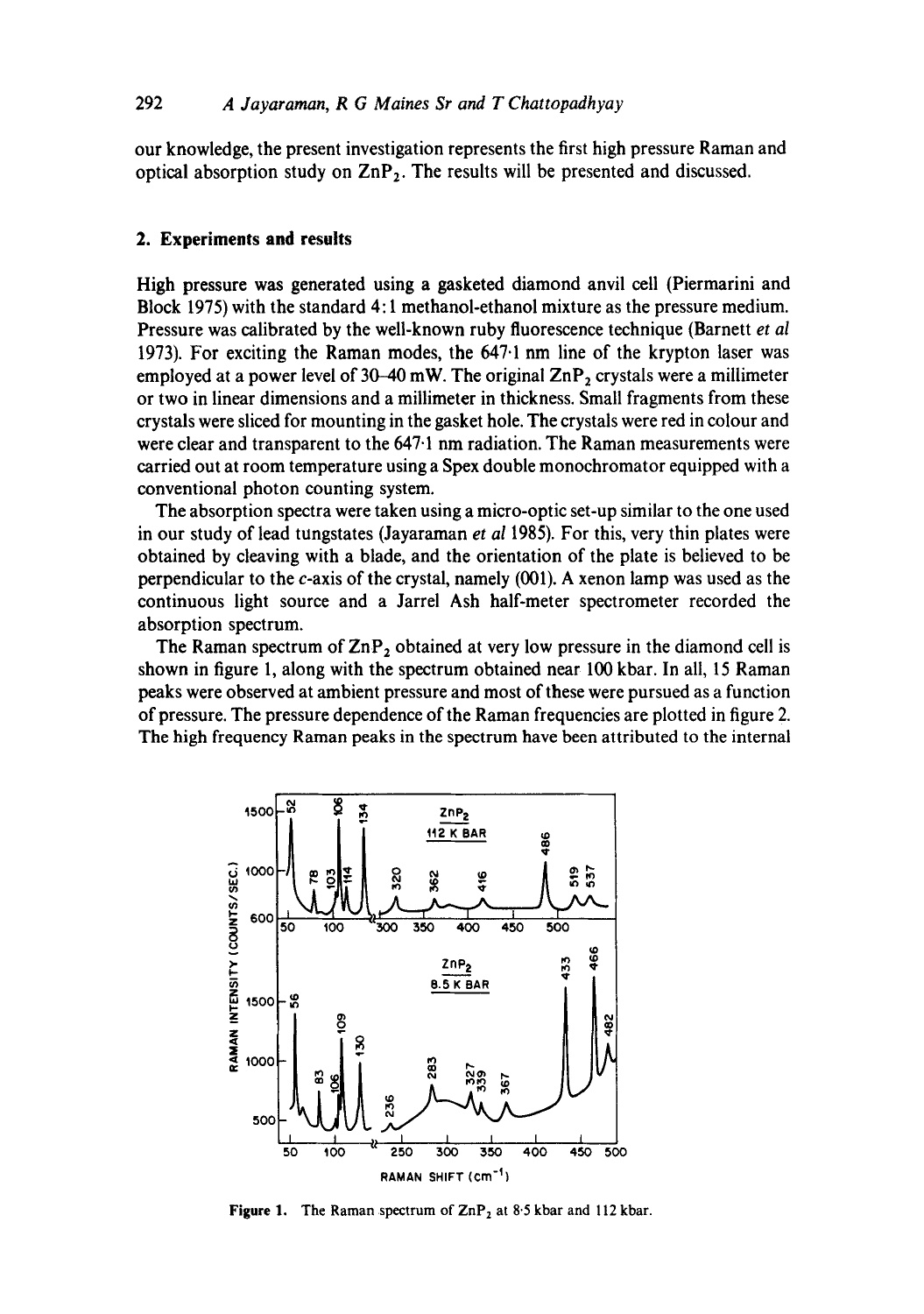

**Figure 2.** The pressure dependence of the Raman peaks in ZnP<sub>2</sub>. The high frequency modes **exhibit large pressure-induced shifts.** 

**vibrations of the phosphorus chain, while the low frequency vibrations are assigned to the Zn-P and** *Zn-Zn* **modes. What is remarkable is that the low frequency modes are practically pressure-independent, while the high frequency modes are quite sensitive to pressure. In table 1 the observed frequencies, their pressure dependence and the**  calculated Grüneisen parameters are listed.

**The transmission curve taken in the diamond cell with one of the plates is shown in**  figure 3(a). The thickness of this plate turned out to be 11  $\mu$ . The transmission curve **shows a periodic variation in intensity (maxima and minima) due to interference effects that are known to occur, when extremely good thin parallel plates are used (see figure 3(a)). Data with two other plates were also taken. By comparing the transmission curves recorded at different pressures under similar conditions of illumination, the pressure variation of the energy gap was obtained and this is shown in figure 3(b). Initially, there**  is a very small blue shift of the gap ( $\sim 0.5$  meV/kbar) with pressure and around 40 kbar **it turns over to red, gradually.** 

From the spacing of the interference band  $\Delta \lambda$  and the measured thickness *l* of the thin parallel plate of  $\text{ZnP}_2$ , the refractive index *n* was calculated as  $\sim 5$  ( $n = \frac{\lambda^2}{2\Delta\lambda l}$ ) for  $\lambda = 590$  nm. This value appears reasonable for wavelengths right near the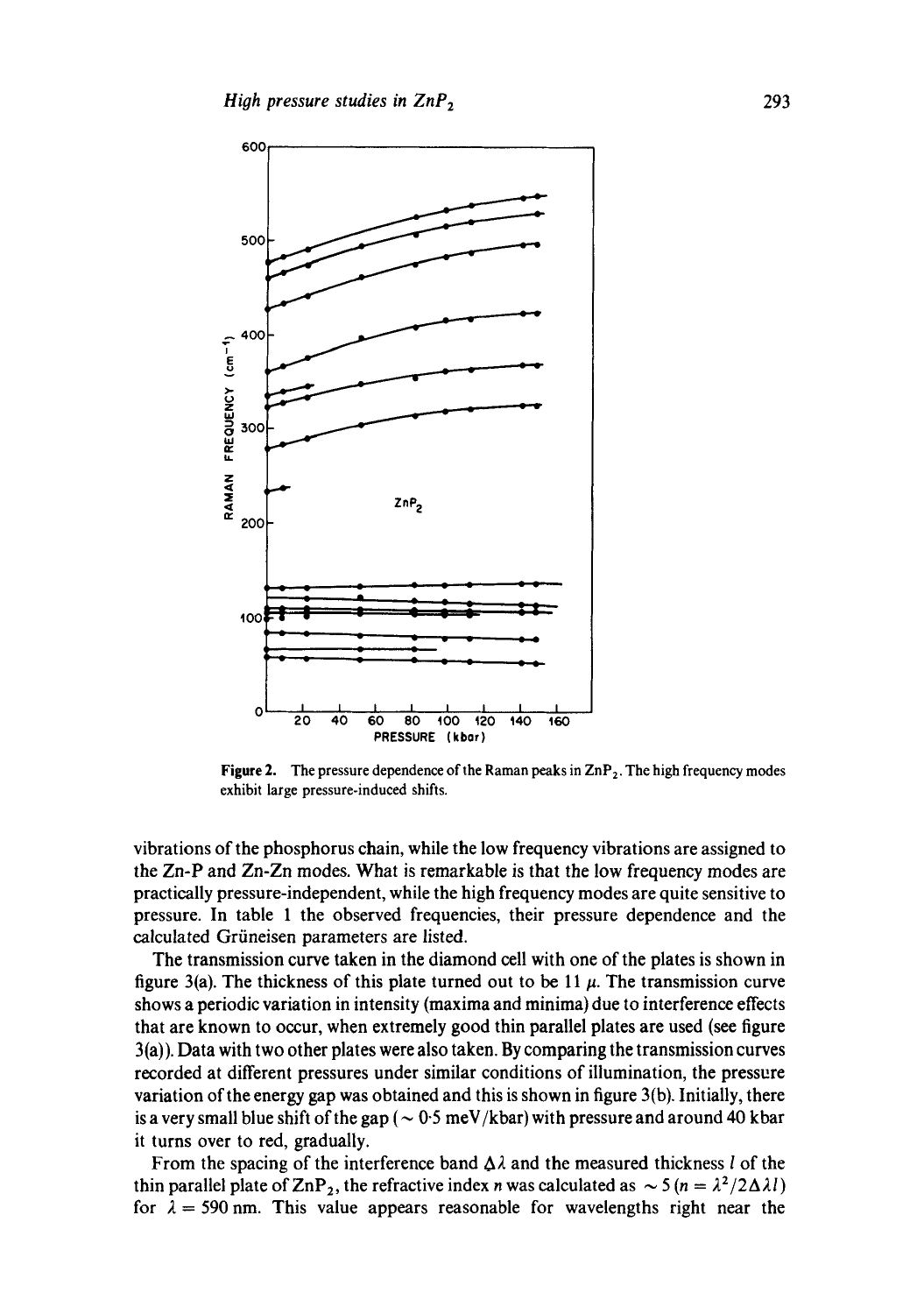| 1 bar<br>$\omega_i$ | 8.5 kbar<br>$\omega_i$ | 22 kbar<br>$\omega_i$ | 112 kbar<br>$\omega_i$ | $d\omega_i/dP$ | $\gamma_i$ |
|---------------------|------------------------|-----------------------|------------------------|----------------|------------|
| 57                  | 56.5                   | 56                    | $52 - 5$               | $-0.04$        | $-0.44$    |
| 66                  |                        |                       |                        |                |            |
| 84                  | 83                     | 83                    | 78                     | $-0.05$        | $-0.4$     |
| 105                 | 105                    | 105                   | 103                    | $-0.02$        | $-0.12$    |
| 109                 | 109                    | 108                   | 106                    | $-0.03$        | $-0.17$    |
| 129                 | 127                    | 125                   | 114                    | $-0.13$        | $-0.63$    |
| 129                 | 129.5                  | 131                   | 134                    | 0.05           | $0-24$     |
| 278                 | 283                    | 289                   | 320                    | $0-6$          | 1.35       |
| 323                 | 327                    | 331                   | 362                    | 0.5            | 0.97       |
| 335                 | 339                    | 345                   |                        | 0.5            | 0.93       |
| 361                 | 367                    | 375                   | 416                    | 0.75           | 1.3        |
| 427                 | 433                    | 441                   | 486                    | 0.75           | $1-1$      |
| 460                 | 466                    | 474                   | 519                    | 0.75           | 1.02       |
| 476                 | 482                    | 490                   | 537                    | 0.75           | $1-0$      |

Table 1. Pressure dependence of the Raman frequencies and the mode Griineisen parameters for  $\mathsf{ZnP}_2$ .

 $\gamma_i = (B/\omega_i)$  (d $\omega_i$ /dP)  $B = 627$  kbars obtained from the elastic constants (Llisavskii *et al* 1981).

absorption region. This method can be used to obtain the pressure variation of the refractive index  $n$ , if the thickness of the crystal is evaluated at each pressure using the compressibility data.

### **3. Discussion**

#### *3.1 The vibrational mode behaviour*

Group theoretical analysis gives the following symmetry types for the vibrational modes of  $\text{ZnP}_2$ :  $9A_1 + 9A_2 + 9B_1$ ,  $+ 9B_2 + 18E$  (Gorban *et al* 1978). The  $A_1, B_1, B_2$ and E vibrations are first-order Raman active and the  $A_2(z)$  and  $E(xy)$  modes are IR active. Our spectra are consistent with what has been reported in the earlier Raman studies (Valakh *et al* 1974; Artamonov *et al* 1976; Gorban *et al* 1978).

In the crystal lattice of  $\text{ZnP}_2$  the phosphorus atoms form infinite chains and these lie perpendicular to the c-axis. The unit cell contains four structurally similar but differently oriented segments of P-chains, each containing four atoms and separated from one another by the metal atoms (Gorban et al 1978). A comparison of the ZnP<sub>2</sub> and CdP<sub>2</sub> Raman modes has shown that the high frequency vibrations  $v > 400 \text{ cm}^{-1}$ are due to the P-P bond frequencies and are therefore the intrachain modes (Valakh *et al* 1974). The low frequency part of the spectrum is attributed to vibrations involving the metal and phosphorus atoms. Hence, in treating the vibrational spectrum the molecular approximation is considered as appropriate for both  $\text{ZnP}_2$  and  $\text{CdP}_2$ . In this case one may expect that the application of high pressure would tighten the weak Zn-P bonds and hardly affect the P-P covalent bond frequencies. The pressure dependence of the phonon frequencies shown in figure 2 clearly demonstrates that the P-P covalent bond frequencies substantially increase with pressure while the low frequency vibrations are hardly affected. This is the opposite of what is expected.

Gorban *et al* (1978) attributed the decrease in the high frequency vibration  $v > 400$  cm<sup>-1</sup> in going from  $\text{ZnP}_2$  to  $\text{CdP}_2$  to a decrease in the Cd-P bond strength.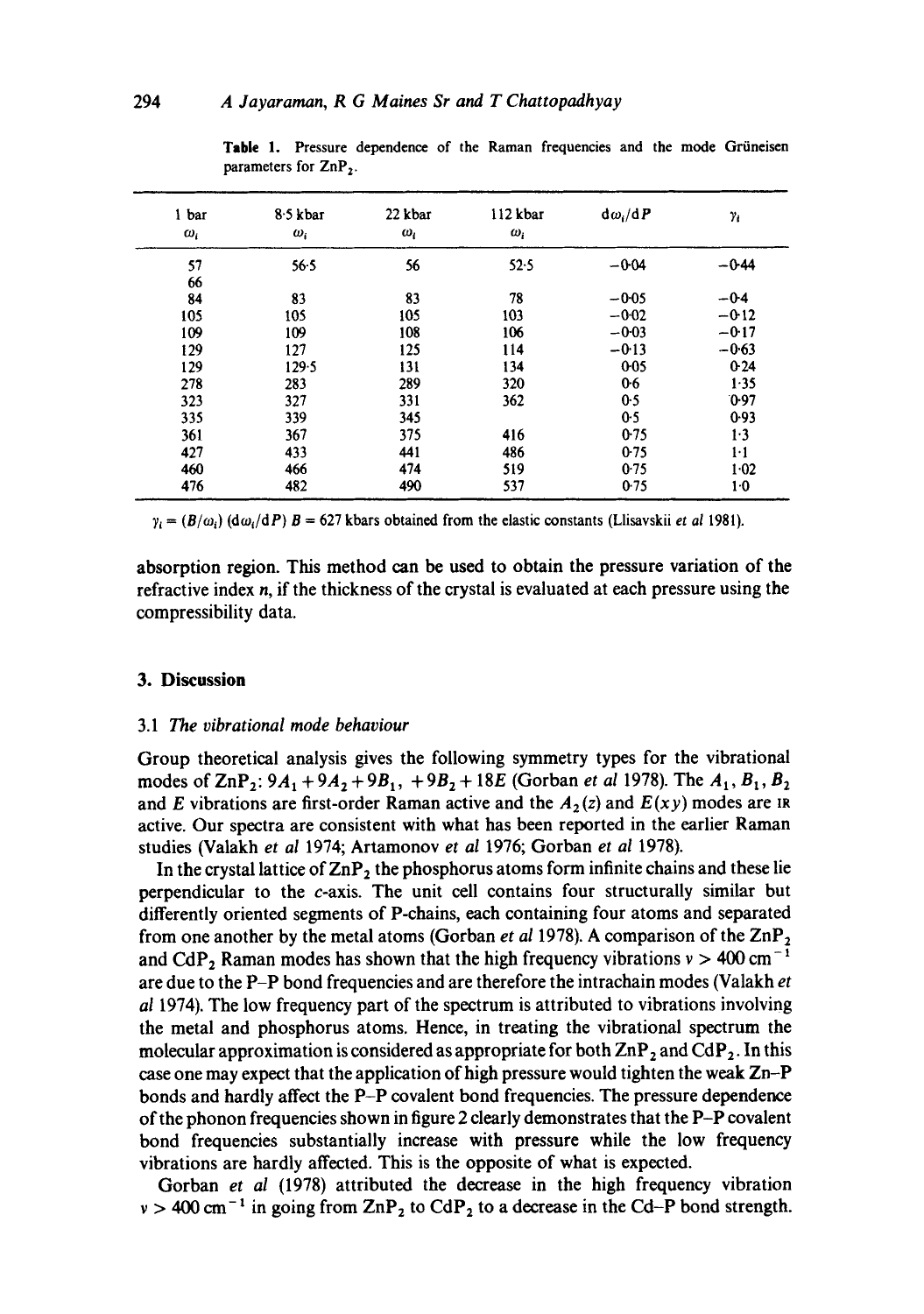This would indicate that an increase in the high frequency vibrations could result from an increase in the metal phosphorus bond strength. However our results do not support this. If at all, the Zn-P bond weakens slightly with pressure, as indicated by the softening of the lowest frequency mode at  $57 \text{ cm}^{-1}$  with pressure. Therefore the observed increase in the P-P bond strength must be due to other reasons. The possibilities in this connection are (i) that the phosphorus chains buckle under pressure in such a way, decreasing the bond distance in the chain (ii) that a double bonding between the P atoms in the chain is promoted under pressure and (iii) that there is a charge transfer under pressure, in a direction which strengthens the P-P bonds and slightly weakens the Zn-P bonds. The chemistry of phosphorus would be consistent with double bond formation.

## 3.2 *Optical absorption*

Sobolov *et al* (1971) proposed a model for the energy band structure of  $\text{ZnP}_2$ , based on measurements of the spectral distribution of photoconductivity and edge emission spectra of tetragonal  $\mathbb{ZnP}_2$ . In the model, the two lowest-conduction band minima are both indirect and are placed at 1.65 and 1-85 eV respectively from the highest valence band maximum. The direct gap is placed at  $2.18$  eV. The strong peaks near  $2.55$  eV are ascribed to direct transitions from valence subbands into the direct conduction band minimum. In our absorption curves it is difficult to see anything corresponding to the indirect gaps at 1.65 and 1.85 eV. The photoconductivity peaks corresponding to these energies reported by Sobolov *et al* are very weak. Therefore it is possible that the indirect absorption is too weak to be observable with thin samples or the above peaks are due to the presence of deep impurity levels and have nothing to do with any band edge. The absorption that we observe is very strong and we believe that it is definitely connected with a direct gap, at 2"18 eV referred to above. The absorption edge shift shown in figure 3(b) exhibits an initial blue shift of small magnitude and gradually changes over to a red shift above 40 kbar. A natural interpretation of this behaviour would be an initially lower direct edge changes over to an indirect edge, at pressures above 40 kbar and the bands cross around this pressure. However, the entire shift with pressure is very small compared to pressure-induced direct edge shifts observed in ZnSe for instance (Ves *et al* 1985).

The temperature dependence of the energy gap in tetragonal  $\text{ZnP}_2$  has been measured by Karajamaki *et al* (1980) and these authors report a 250 meV decrease in the gap, in going from 4-2 K to 400 K. The behaviour is similar to that of well-known semiconductors (Varshni 1967). The change of an electronic level with temperature under constant pressure can be written

$$
(\partial Eg/\partial T)_P = (V \cdot \partial Eg/\partial V)_T \frac{1}{V} \cdot \partial V/\partial T|_P + (\partial Eg/\partial T)_V \cdot \ldots \qquad (1)
$$

The first term in this equation comes from the volume change due to thermal expansion and the second term  $(\partial Eg/\partial T)_\nu$  from electron-phonon interaction. The measured total temperature dependence of tetragonal  $\text{ZnP}_2$  is found to be linear with a temperature coefficient of 0.73 meV/K in the range 100 K-400 K, although below 100 K there is a flattening. The thermal shift is indeed very large. Since the pressure-induced shift  $(\partial E_g/\partial P)_r$  is very small, the first term can be neglected, which would then indicate that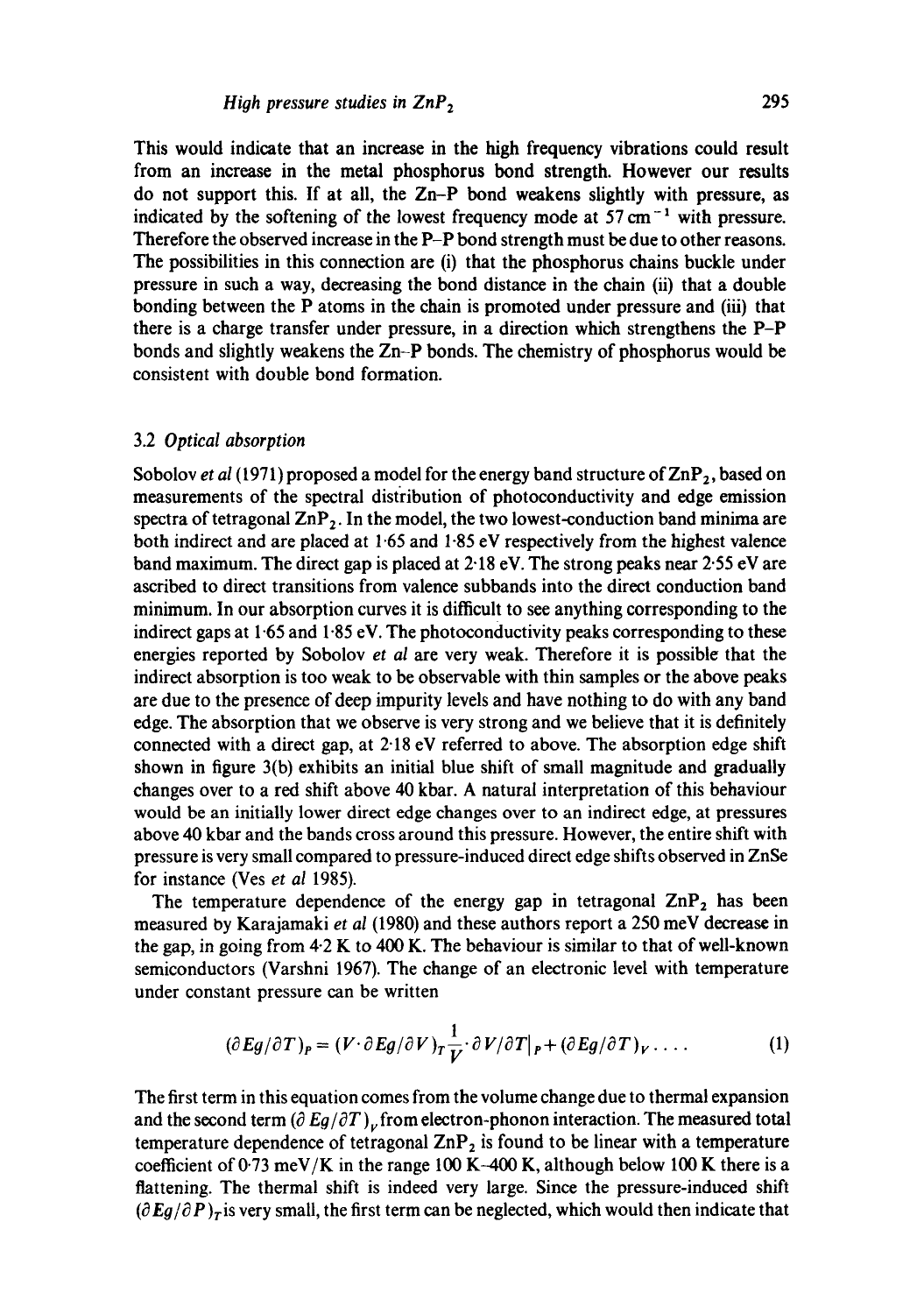

**Figure 3.** The optical transmission curve (upper) of a thin plate  $(11 \mu m)$  in thickness) of  $\mathbb{Z}nP_2$ . **The periodic variation in the intensity especially in the transparent region is due to interference effect characteristic of a thin perfectly parallel plate. The |ower curve is a plot of the shift in the energy gap with pressure. The energy gap was determined from the optical absorption data.** 

**the electron-phonon interaction dominates the total temperature coefficient**   $(\partial Eq/\partial T)_p$ . We believe that the large thermal shift of the electronic level is connected **with atomic motions and interband excitations involving phosphorus and its** *s-p*  **electronic states. The theory of the temperature dependence of the electronic band structure has been discussed by Schluter** *et al* **(1975) and Allen and Heine (1976). The latter have modified Fan's theory (Fan 1951) to include both intraband and interband self energy terms, and Debye-Waller corrections to the self-energy. Unfortunately, the**  details of the band structure of tetragonal ZnP<sub>2</sub> are unavailable at the present time and **hence further comments and evaluation are not possible.** 

# **Acknowledgements**

**It is a pleasure to acknowledge discussions with J C Phillips and M Schluter.**